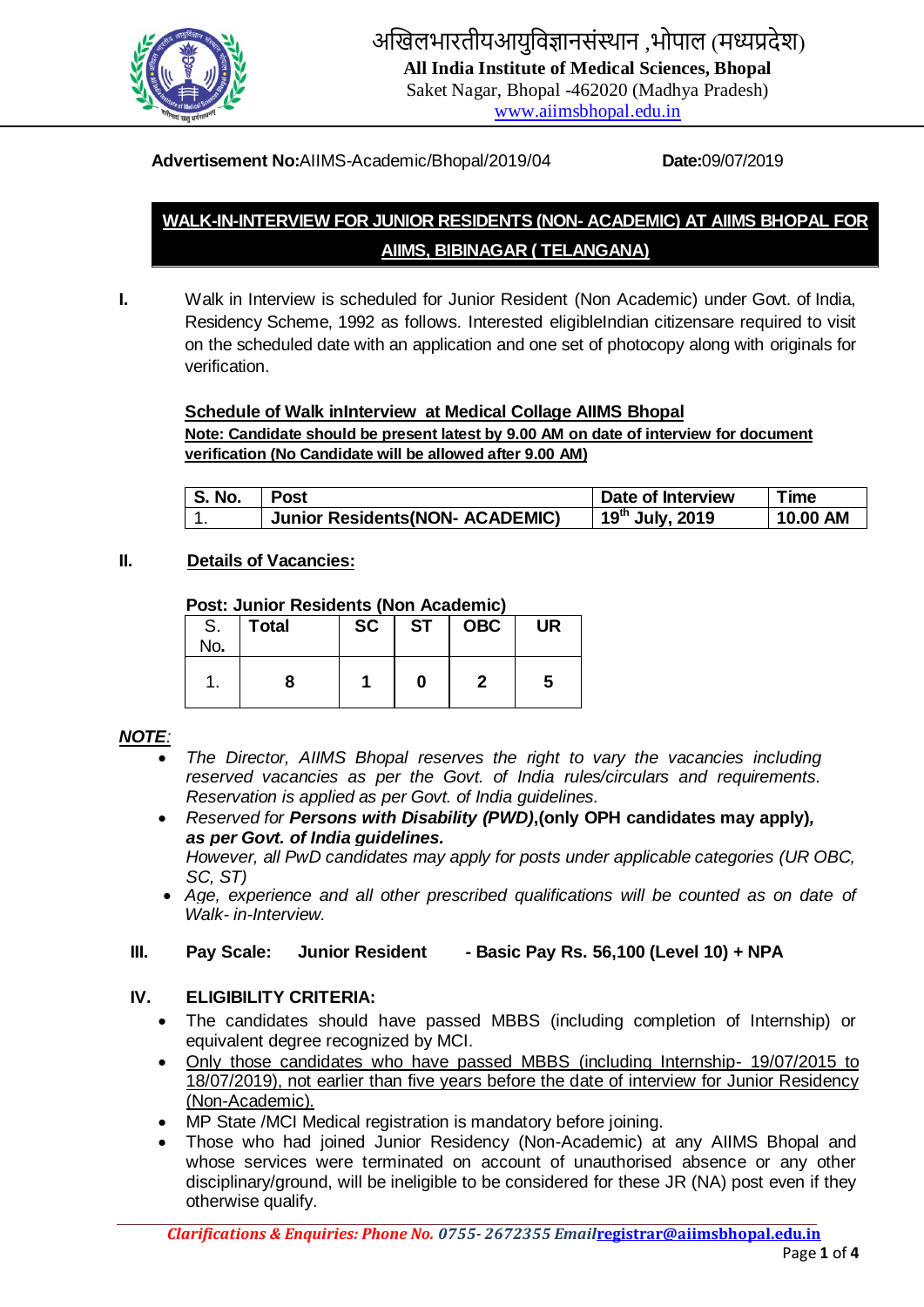- Experience in Army Services, Central Health Services, Private Nursing Homes and Private Practice will be taken as equivalent to Junior Residency (Non-Academic).
- For all eligible candidates, maximum two terms\* are allowed. AIIMS Bhopal graduates will be allotted post on preferential basis. Candidates who have already done 2 terms\* of Junior Residency (Non-Academic) either at AIIMS or outside will not be considered. \*Term of JR (Non-Acad.) is 6 months, if any one join and leaves at anytime it will be counted as one term irrespective of duration of work. For each term, the candidates required to submit his/her application separately.

# **V. Upper Age Limit for JR only as on the last date of Interview:**

Upper Age Limit: 30 years, relaxable for Scheduled Caste, Scheduled Tribe candidate up to a maximum period of five (5) years, for OBC candidates up to a maximum period of three (3) years.

In case of Physical Handicapped (OPH) candidates, age relaxation upto a maximum period of ten (10) years for General Category, Thirteen (13) years for OBC category and fifteen (15) years for SC/ST category candidates.

#### **VI**. **Application Process**:

- Director AIIMS, Bhopal reserves the right to cancel the advertisement at any point of time without prior notice or fill up less number of posts as advertised depending upon the institutional requirement.
- Interested Indian citizen'sare required to visit on the scheduled date with an application and one set of photocopy along with originals for verification.
- **The original certificates i.e. MBBS Degree Certificate, Internship completion certificate, Qualifying degrees (MBBS/ Others) Medical Registration Certificate, Date of Birth Certificate, Caste Certificate, NOC etc., of the candidates who apply for the post will be verified at the time of Walk – in- interview. (Without original documents candidature will not be considered for the interview).**

#### **VII**. **Application Fees:**

- For General/OBC candidates Rs. 2000/-
- For SC/ST/PwD& Women candidates- Nil
- Fees to be paid by Demand Draft only in favour of "**DIRECTOR, AIIMS Bhopal**"
- Fee once remitted will not be refunded in any circumstance
- **VIII.** Walk in Interview is scheduled for Junior Resident (Non Academic) under Govt. of India, Residency Scheme, 1992 on **Friday, the19thJuly, 2019**. Interested eligibleIndian citizens are required to walk in for interview on the scheduled date with an **application in the prescribed format** and one set of photocopy along with originals for verification and the application fee as required.

Inadequately filled / incomplete applications may be summarily rejected

#### **IX. Tenure:**

The appointment to the post ofJunior Residents (Non Academic) shall be for the period of 6 months extendable to another six months (One year maximum).

#### **X. Documents:**

**A**pplication form (on prescribed format) and the self- attested photocopies of the following along with the originals must be brought at the time of Interview only.

'No Objection Certificate–NOC 'for those who are working in Central/State Government / Semi Government, autonomous institutions from their respective organization.The candidates who are in service in any Govt. Hospital/ Institutions are required to forward/submit their application through proper channel only. The candidates will not be permitted for Interview, if they fail to produce "No Objection Certificate" from their employer on the day of Interview, during scrutiny of documents.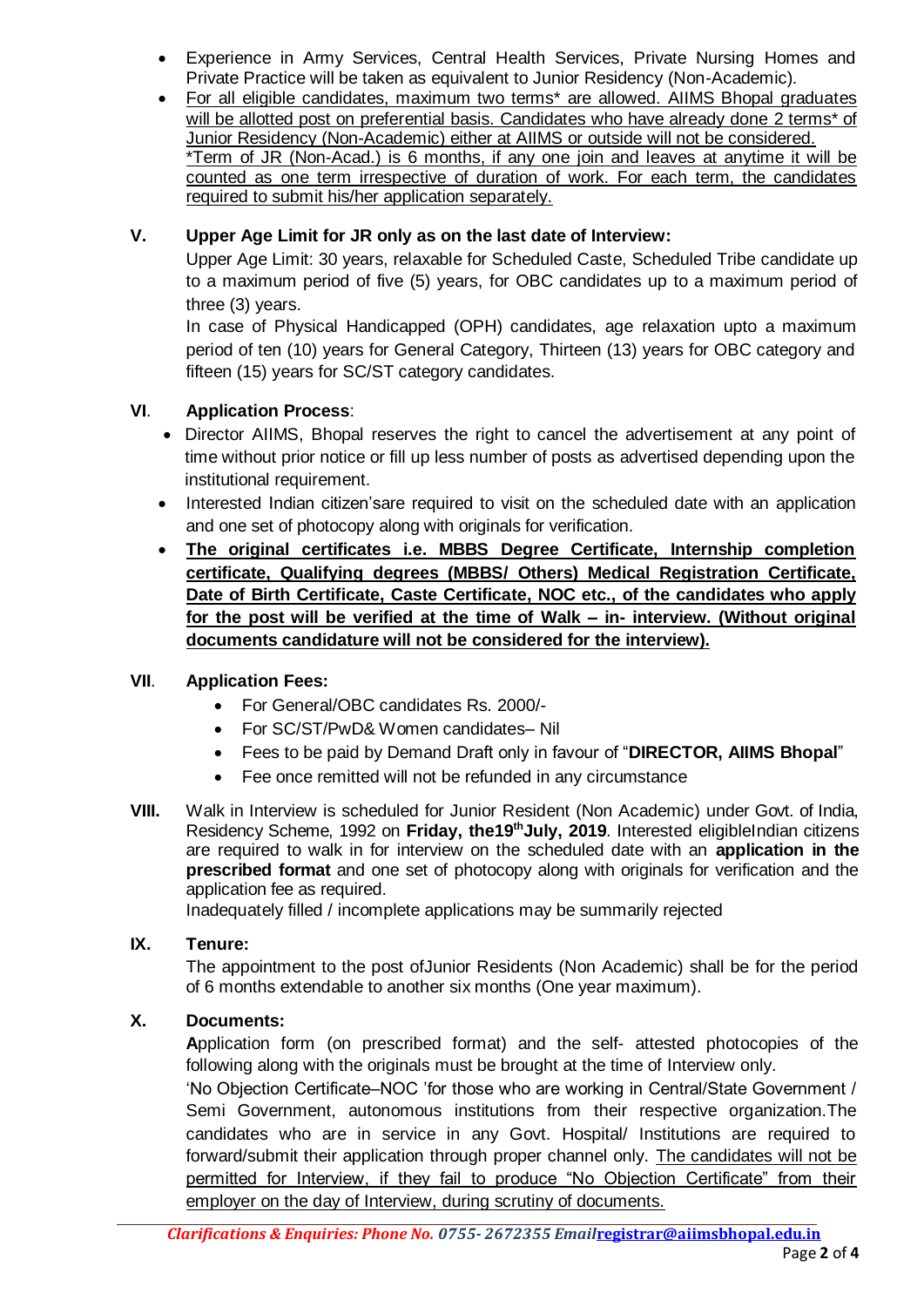If it is brought to the notice of authorities at any stage that the candidate had not submitted application through proper channel, then the candidature will stand cancelled and in case of selected candidate, services will be terminated immediately.

Degree, Certificates, Mark sheets, Age proof, Caste certificate, Experience certificates and qualifying degree registration with State Medical Council is mandatory before interview and joining.

### **XI. Reservation for SC/ST/OBC/OPH (PwD)shall be applicable as per Govt. of India policy:**

1. OBC Candidates will attach certificate issued by the competent authority in the *form prescribed for Central Government jobs* along with certificate that the candidate does not belong to Creamy Layer. Date of issue of Certificate should not be earlier *than one year of date of interview.* 

2. For SC/ST-Certificate should be issued by Tehsildar or above rank officer in prescribed format.

3. Criteria for Orthopaedic Physically Handicapped (PwD):

- The candidate must possess a valid document certifying his/her physical disability is conforming to judgment of Supreme Court of India i.e.: "With the approval of the Ministry of Health & Family Welfare, Govt. of India vide letter no. 18018/2/2009-ME(P-1) dated 17.02.2009.
- Candidates with disability of lower limbs between 50% to 70% shall be considered and in case candidates are not available of such disability in the category, then the candidates with disability of lower limbs between 40% to 50% will also be considered as per decision in the Writ Petition (Civil) 184/2005-Dr.Kumar Sourav Vs. UOI & others in the Supreme Court of India.
- The disability certificate should be issued by a duly constituted and authorized Medical Board of the State or Central Govt. Hospitals/Institutions and countersigned by Medical Superintendent / CMO /Head of Hospital / Institution.
- The Medical Board issuing certificate shall conform to quidelines of Ministry of Social Welfare and Empowerment (Govt. of India).

# **XII. Selection procedure:**

- The aspirants of Junior Resident attending the walk-in-interview may note that in case of candidates exceeding more than 20 for one post there would be a written exam for screening purpose and this will not carry any weightage during the interview.
- The Junior Residency (Non-Academic) will be provided first to all theMBBS graduates of AIIMS, Bhopal who full fills the eligibility criteria.
- The merit for AIIMS, Bhopal graduates will be made on the basis of their aggregate marks in the I,II and final Professional examinations.
- Interviews will be held at AIIMS Bhopal. No TA/DA will be paid for appearing in the Interview.
- The joining of the candidates will be purely need based.
- Any vacancy arising because of non- joining by selected candidates in this selection or by resignation of candidate who had joined after selection will be offered to the candidates from the waiting list according to their merit, if any.
- All information pertaining to this advertisement including date of Interview, result, joining etc. will be displayed only on the AIIMS Bhopal website which is www.aiimsbhopal.edu.in
- No individual intimation may be sent by AIIMS Bhopal to applicants. It will be the responsibility of applicants to keep abreast of the developments by visiting Institute website www.aiimsbhopal.edu.inregularly.